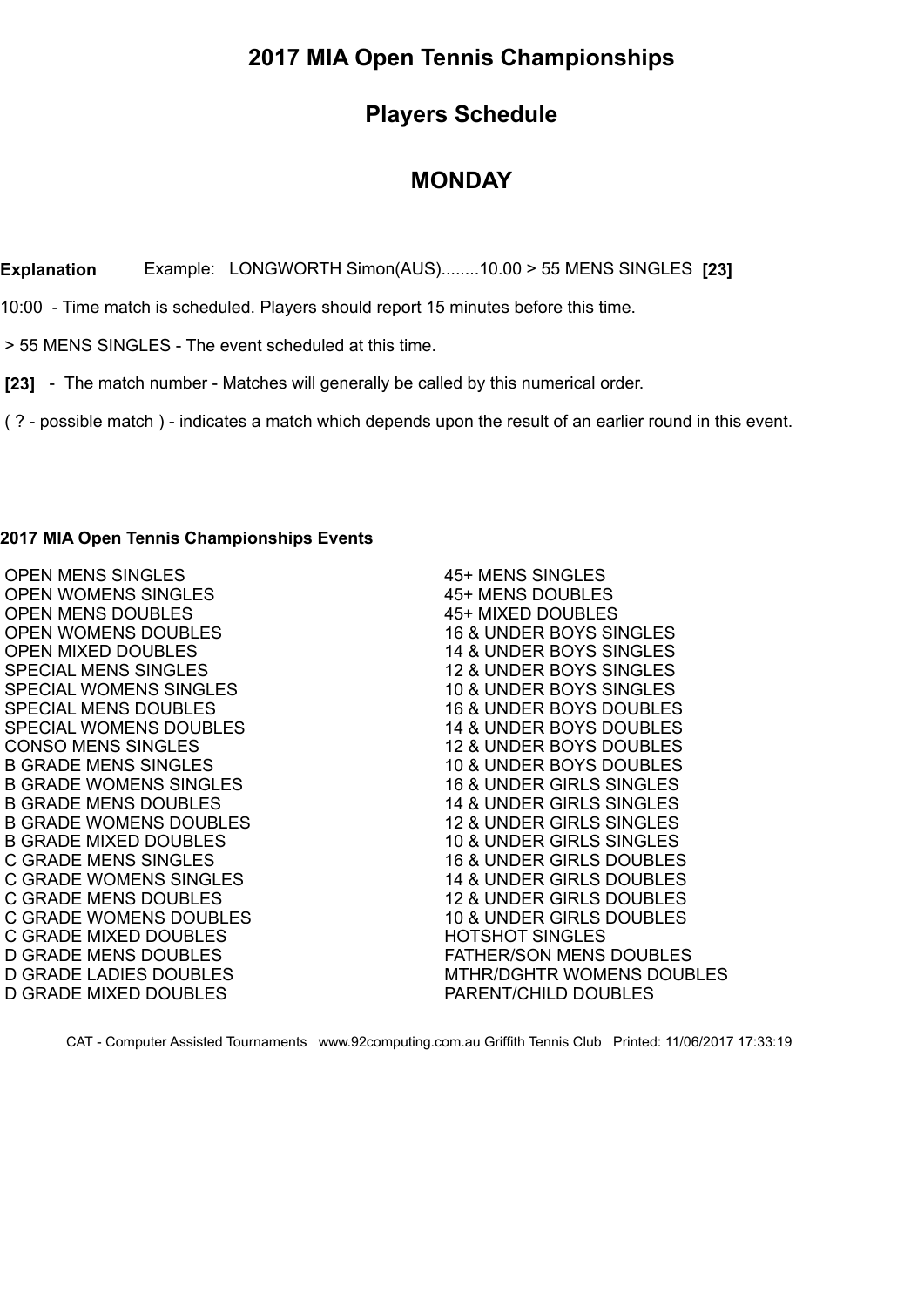2017 MIA Open Tennis Championships Players Schedule MONDAY

 'Time > Event at venue' (? Possible match) - indicates match depends upon the result of a previous round in this event **[ ]** - Match number

|                                                       | 10.00 a> SPECIAL MENS SINGLES (? - possible match) [6]                                                                                                                                                     |
|-------------------------------------------------------|------------------------------------------------------------------------------------------------------------------------------------------------------------------------------------------------------------|
|                                                       | BERGAMIN Tavis (GFTH) 11.30 a> OPEN MENS DOUBLES [16]                                                                                                                                                      |
|                                                       | BIGGS Maggie (HAY) 10.00 a> 16 & UNDER GIRLS DOUBLES [11]<br>12.00 n> 16 & UNDER GIRLS DOUBLES [18]                                                                                                        |
|                                                       | CLIFFORD Aaron (GFTH) 10.00 a> FATHER/SON MENS DOUBLES [12]                                                                                                                                                |
|                                                       | CLIFFORD Brady (GFTH) 9.00 a.> B GRADE MIXED DOUBLES [4]<br>11.00 a> B GRADE MIXED DOUBLES (? - possible match) [15]                                                                                       |
|                                                       | CLIFFORD Jason (GFTH) 10.00 a> FATHER/SON MENS DOUBLES [12]                                                                                                                                                |
|                                                       | CONDON Andrew (SYD) 10.00 a> B GRADE MENS SINGLES [9]<br>12.00 n> SPECIAL MENS DOUBLES [17]                                                                                                                |
|                                                       | CONDON Matt (SYD) 11.00 a> B GRADE MIXED DOUBLES [15]<br>12.00 n> SPECIAL MENS DOUBLES [17]                                                                                                                |
|                                                       | CUMMING Glen (MILD) 10.00 a> FATHER/SON MENS DOUBLES [12]                                                                                                                                                  |
|                                                       | CUMMING Sam (MILD) 10.00 a> FATHER/SON MENS DOUBLES [12]                                                                                                                                                   |
| DOSSETOR Daniel (GFTH) 9.30 a.> OPEN MENS SINGLES [5] | 11.30 a> OPEN MENS DOUBLES [16]                                                                                                                                                                            |
|                                                       | FARROW Tallulah (ACT) 11.00 a> OPEN WOMENS SINGLES [13]                                                                                                                                                    |
|                                                       | GIBBS Natalie (GFTH) 10.00 a> 16 & UNDER GIRLS DOUBLES [11]                                                                                                                                                |
|                                                       | HAES David (SYD) 10.00 a> SPECIAL MENS SINGLES [6]<br>12.00 n> SPECIAL MENS DOUBLES [17]                                                                                                                   |
|                                                       | HORNERY Brad (GFTH) 9.00 a.> B GRADE MIXED DOUBLES [4]<br>11.00 a> B GRADE MIXED DOUBLES (? - possible match) [15]                                                                                         |
|                                                       | HORNERY Lousie (BARL) 9.00 a.> B GRADE MIXED DOUBLES [4]<br>11.00 a> B GRADE MIXED DOUBLES (? - possible match) [15]                                                                                       |
|                                                       | 10.00 a> SPECIAL MENS SINGLES (? - possible match) [6]                                                                                                                                                     |
|                                                       | KYLE Dean (MILD) 10.00 a> CONSO MENS SINGLES [8]                                                                                                                                                           |
|                                                       | MAHLKNECHT Ben (GFTH) 11.30 a> OPEN MENS DOUBLES [16]                                                                                                                                                      |
|                                                       | MARKOVSKI Borce (MELB) 10.00 a> CONSO MENS SINGLES [8]                                                                                                                                                     |
|                                                       | MAXWELL Emma (GFTH) 9.00 a.> B GRADE WOMENS DOUBLES [3]                                                                                                                                                    |
|                                                       | MAXWELL Lorraine (GFTH) 9.00 a.> B GRADE WOMENS DOUBLES [3]                                                                                                                                                |
|                                                       | MITTON Andrew (BATH) 12.00 n> SPECIAL MENS DOUBLES [17]                                                                                                                                                    |
|                                                       | MITTON Dominique (BATH) 10.00 a> SPECIAL WOMENS SINGLES [7]<br>11.00 a> SPECIAL WOMENS SINGLES (? - possible match) [14]                                                                                   |
|                                                       | MOLLOY Imogen (HAY) 9.00 a.> SPECIAL WOMENS SINGLES [2]<br>10.00 a> 16 & UNDER GIRLS DOUBLES [11]<br>11.00 a> SPECIAL WOMENS SINGLES (? - possible match) [14]<br>12.00 n> 16 & UNDER GIRLS DOUBLES [18]   |
|                                                       | OUTRIDGE Mark (SYD) 10.00 a> B GRADE MENS SINGLES [9]                                                                                                                                                      |
|                                                       | POWER Charlie (GFTH) 9.00 a.> B GRADE MIXED DOUBLES [4]<br>10.00 a> 16 & UNDER GIRLS DOUBLES [11]<br>11.00 a> B GRADE MIXED DOUBLES (? - possible match) [15]                                              |
|                                                       | ROGERSON Laicy (MILD) 11.00 a> OPEN WOMENS SINGLES [13]                                                                                                                                                    |
|                                                       | TOWNSEND Elise (GFTH) 9.00 a.> SPECIAL WOMENS SINGLES [2]<br>10.00 a> 16 & UNDER GIRLS SINGLES [10]<br>11.00 a> SPECIAL WOMENS SINGLES (? - possible match) [14]<br>12.00 n> 16 & UNDER GIRLS DOUBLES [18] |
|                                                       | 10.00 a> 16 & UNDER GIRLS SINGLES [10]<br>11.00 a> B GRADE MIXED DOUBLES [15]                                                                                                                              |
| WATTERSON Andrew (QLD) 9.30 a.> OPEN MENS SINGLES [5] | 11.30 a> OPEN MENS DOUBLES [16]                                                                                                                                                                            |